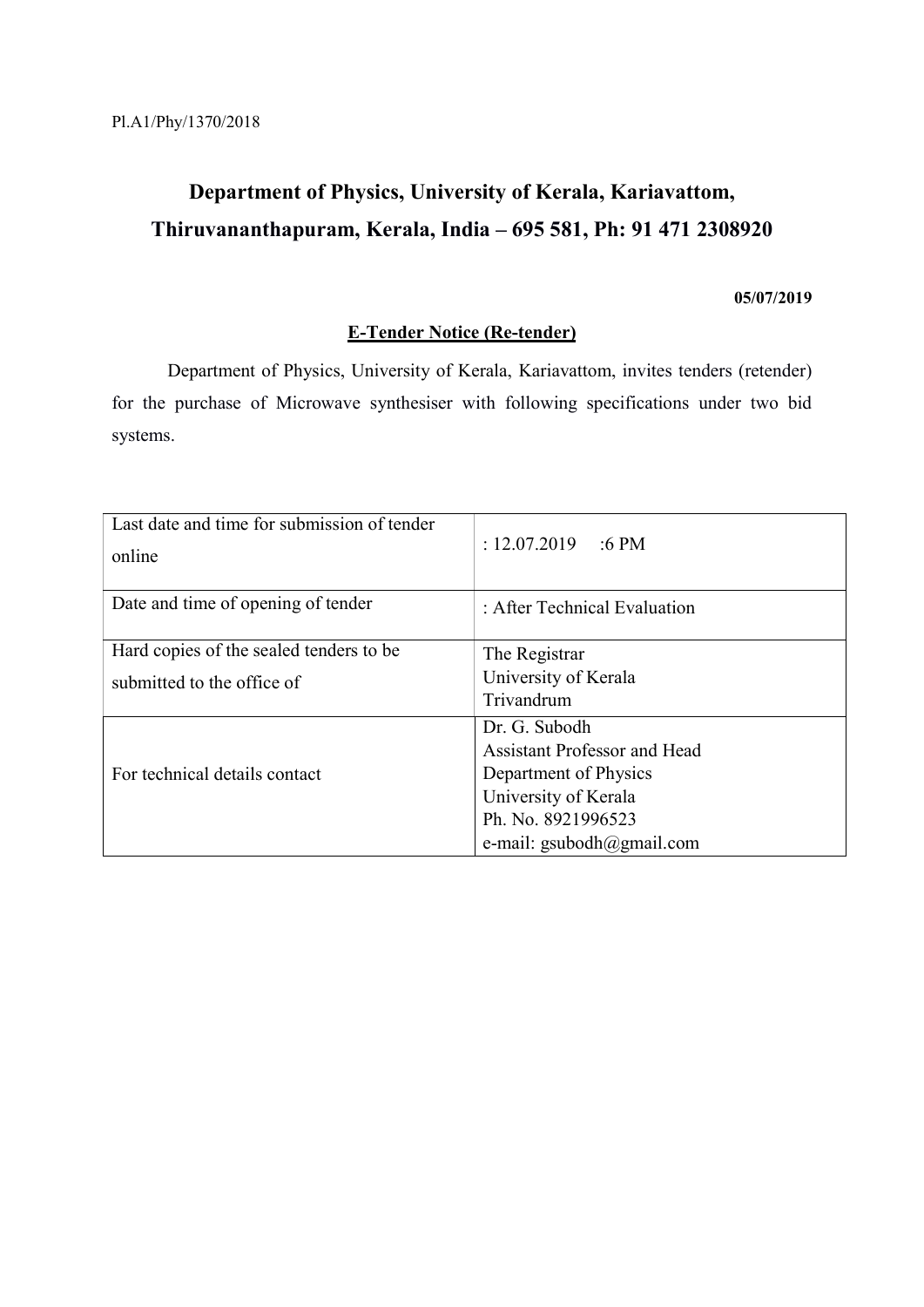Microwave assisted focused monomode organic synthesis system should be able to handle synthetic reactions involving Nano materials synthesis, routine organic, organometallic, fluorination, caustic solutions, catalysts using palladium, non - polar solvents like toluene, hexane etc.

- **Power Output : Microwave power of minimum 600 W or higher**
- Microwave Power field density : 6000 Watts/liter or more
- Maximum Pressure & Temperature: 30 bar and 300°C or greater for all vessel types (10 mL as well as 30 mL) for scale up reactions without re-optimization of parameters.
- Ability to effectively heat polar as well as non-polar solvents like Toluene, Dioxaneetc without heating aids.
- Temperature Measurement: IR measurement as standard facility with multi point calibration for accurate temperature measurement of reaction/s.
- Integrated Pressure Sensor to measure, display as well as document reaction pressure.
- Should have inbuilt magnetic stirrer device with variable speed from 0 rpm upto at least 1000 rpm or more to ensure uniform temperature in the reaction mixture volume for uniform heating of even high viscous reactions.
- Self-tuning cavity for optimum heating efficiency with all vessel types.
- Should be supplied with Glass Vials of 10 ml and 30 ml capacity with sustainable material of construction and allow for multiple reaction runs to be conducted in the same vial.
- Should be supplied with a vessel made of material of at least 10ml capacity to allow for carrying out reactions involving metallic particles, in-situ fluorination, caustic solutions of high alkaline pH such as NaOH at elevated temperatures and reactions using other aggressive reactants and can be used for unlimited reactions.
- Sealing of reaction vessels should be easy and without use of any tools.
- Heating Performance benchmarks with glass vessels and without any heating aids : System should have ability to heat 20 mL Ethanol to 200 °C in 2 min System should have ability to heat 5 mL Toluene to 200  $\degree$ C in less than 5 min
- Large inbuilt Touchscreen display with capability for online graphical display of reaction parameters like pressure, power and temperature and review of previous reaction runs.
- Direct printout to PDF files or export of data to excel via USB ports.
- Suitable air compressor for operation of the instrument and cooling of reaction vials after a reaction is over should also be quoted.
- Must have an integrated camera for monitoring the reactions with display on the screen of the instrument.
- Consumables: Stir Bars for both 10 mL as well as 30 mL vessels, Caps, Silicone Septum must be quoted in the main offer along with the instrument for trouble free operation.( prices should be quoted separately).
- Optional Fiber optic Ruby Thermometer with ability to measure internal reaction temperature simultaneously along with IR sensor and simultaneous display of both, IR and Ruby temperature on screen should be quoted separately.
- The system must be upgradable with an autosampler with minimum 24 reaction vessels handling (10 mL and 30 mL) for unattended operation and the same should be quoted as optional.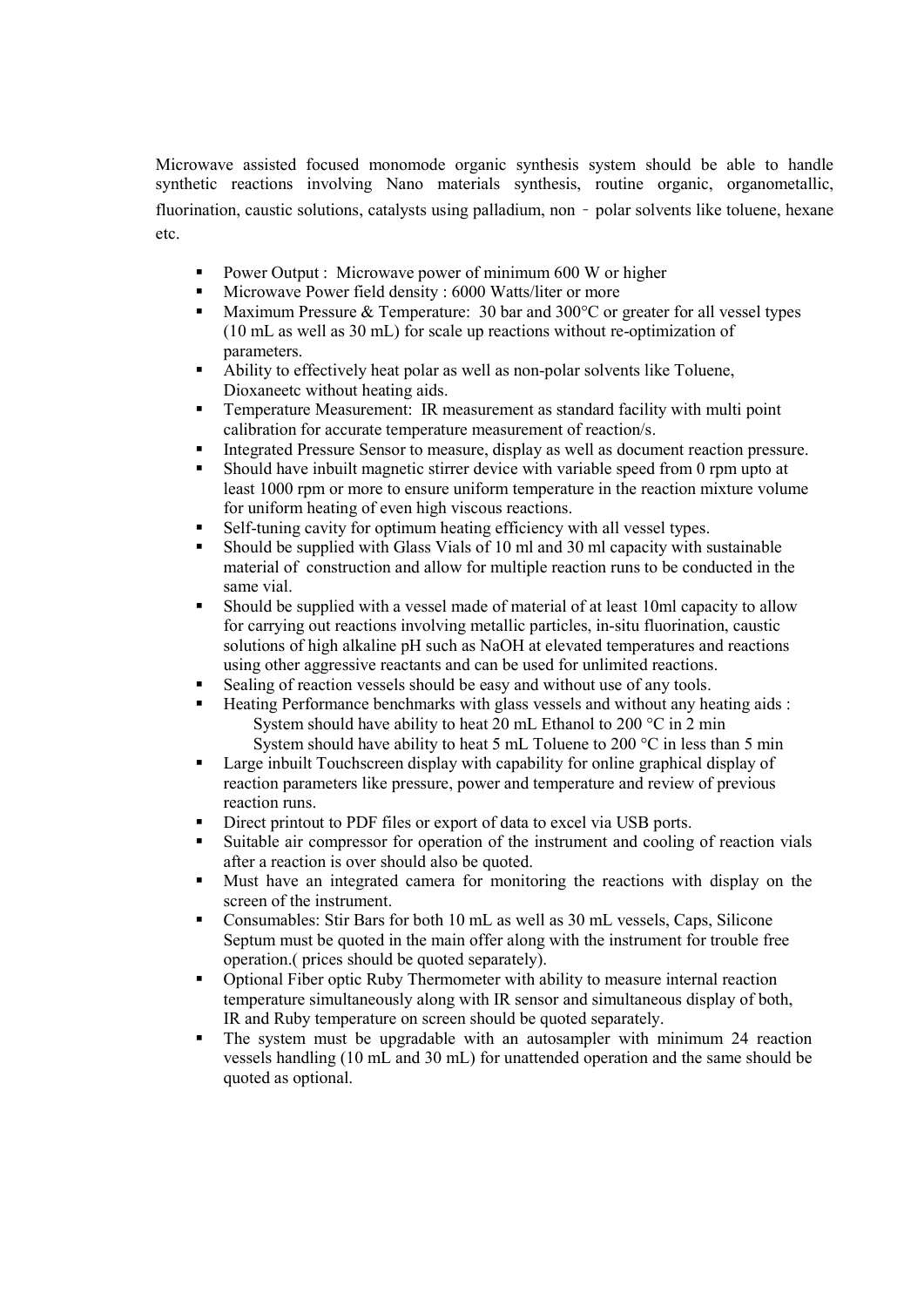## General Conditions:

- 1. Every tenderer should submit Tender fee of Rs. 2,500/-
- 2. Every tenderer should submit an Earnest Money Deposit (EMD) of Rs. 20,000/-
- 3. The tender shall be submitted in the two bid viz. Technical Bid and Financial Bid. Only those qualified in technical bid will be eligible for participating in financial bid. A presentation regarding the technical specification and item to be supplied shall be done before the technical evaluation committee if requested.
- 4. The bidder should be a manufacturer or their dealer specifically authorized by the manufacturer to quote on their behalf for this tender as per Manufacturer Authorization From and Indian agents of foreign principals, if any, who must have designed, manufactured, tested and supplied the equipment(s) similar to the type specified in the "Technical Specification". Such equipment must be of the most recent series/models incorporating the latest improvements in design. The models should be in successful operation for at least one year as on date of Bid Opening.
- 5. Compliance Statement: Along with the technical details provide a tabular column indicating whether the equipment quoted by you meets the specifications by indicating 'YES' or 'NO'. If 'YES', support the claim by providing original brochures. Venders should provide clear brochures/data sheets about the equipment and its working. Also include adequate proof for the claim regarding the performance.
- 6. Reference: Names of Institutes with contact person and telephone/ email where similar equipment supplied by you in India [Preferably South India] shall be mentioned in the bid.
- 7. Incomplete & conditional tenders and tenders received after the due date will be summarily rejected without assigning any reasons thereof.
- 8. The price should be inclusive of all taxes, duties, transportation, insurance, installation etc. Nothing extra will be paid in addition to the quoted rate. Any amount in Indian rupees for installation, commission, labour, spares, service etc shall be entered in item 2 of BoQ.
- 9. Payment Terms: TT after order acknowledgement.